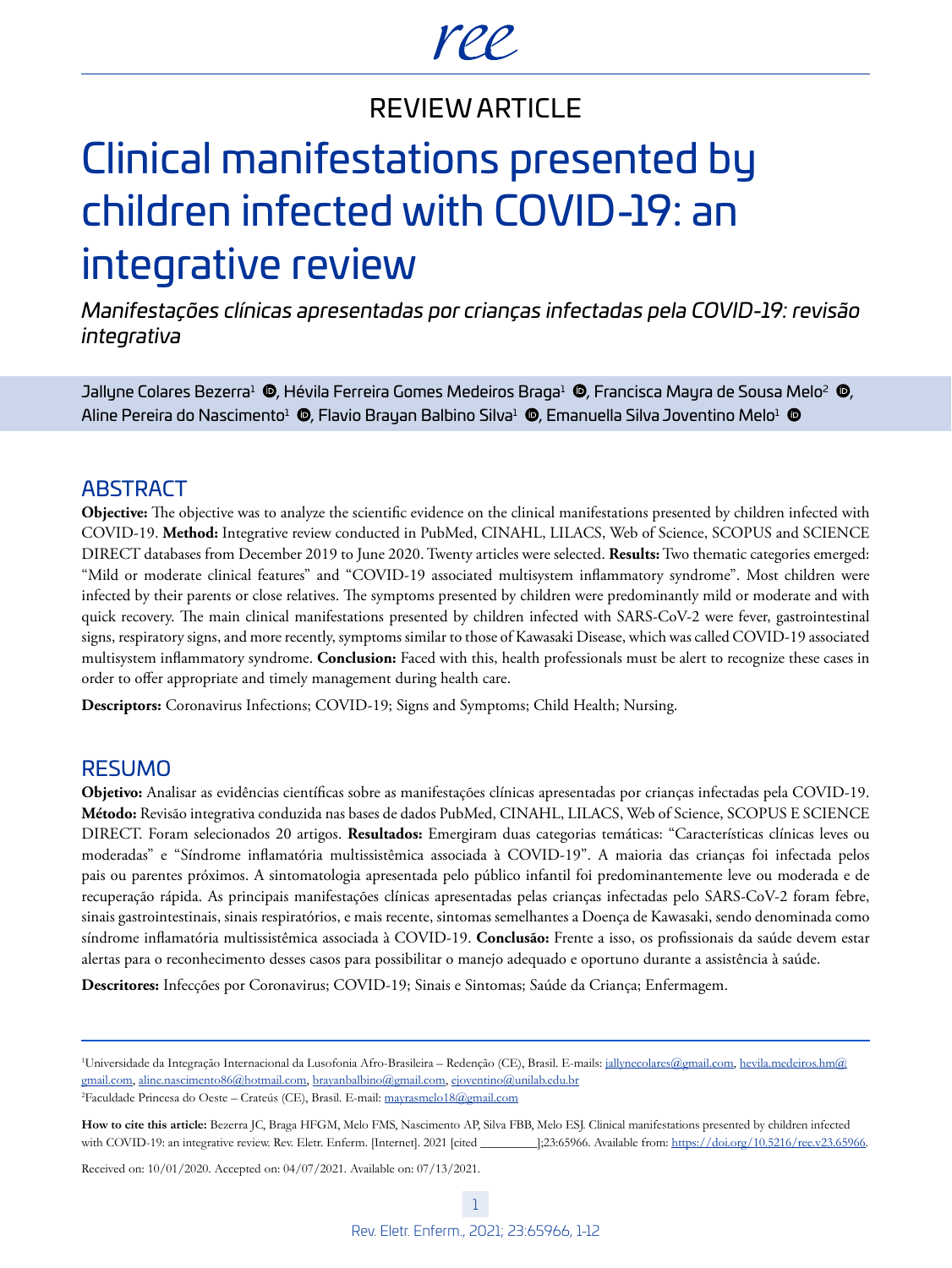# INTRODUCTION

In December 2019, an outbreak of pneumonia of unknown etiology related to a seafood market emerged in Wuhan city, Hubei province, China. Later, it was discovered that the virus, called SARS-CoV-2, belongs to the *Coronaviridae* family and is the agent responsible for COVID-19, the severe acute respiratory syndrome (SARS)<sup>(1)</sup>.

In view of this, on January 30, 2020, the World Health Organization (WHO) declared that the SARS-CoV-2 outbreak constituted a public health emergency of international concern; on March 11, 2020, the WHO characterized COVID-19 as a pandemic<sup>(2)</sup> and in September 2020, it became known as a syndemic, since the social aspect of some vulnerable groups is the key element aggregating the interaction of diseases<sup>(3)</sup>.

In a short time, the virus spread to other cities in China and later to the world. Until November 17, 2020, COVID-19 was responsible for more than 54,771,888 confirmed cases worldwide and  $1,324,249$  deaths<sup>(4)</sup>. In Brazil, 5,911,758 cases and  $166,699$  deaths were reported until that same date<sup>(5)</sup>.

The number of COVID-19 cases registered in children is relatively small compared to the total number in the general population. In February 2020, 2.4% of the 75,465 cases (confirmed and suspected) in China occurred in children, 1.2% in Italy and 5% in the United States of America<sup>(6)</sup>. In Brazil, less than 1% of children between one and five years of age were hospitalized with symptoms of the disease<sup>(5)</sup>.

It is noteworthy that clinically differentiating the symptoms caused by SARS-CoV-2 from those caused by other viral etiologies is still difficult, which may result in underreporting of data from the pediatric population, since most infected children and adolescents are asymptomatic or oligosymptomatic, with mild symptoms involving only the upper airways $(7)$ .

Thus, most symptoms detected in pediatric cases are fever, cough, difficulty breathing, sore throat, nasal congestion, headache, malaise and myalgia<sup>(7)</sup>. However, more serious cases also exist, as cited at the end of April 2020 by the UK Pediatric Society, reporting the identification of a new clinical presentation in children and adolescents, possibly associated with COVID-19. The patients presented a multisystem inflammatory syndrome with clinical manifestations and alterations in complementary exams similar to those observed in children with Kawasaki syndrome, incomplete Kawasaki and/or toxic shock syndrome, thus pointing to a new facet of this disease $^{(8,9)}$ .

As the new coronavirus is not the only microorganism circulating during the pandemic, children often present respiratory infections with symptoms similar to those of COVID-19 during a seasonal period. Therefore, the need to know the difference between infections in order to perform an appropriate diagnosis and an assertive care plan.

In addition, in view of the variability in the range of clinical manifestations of this new disease, nurses need to recognize the signs and symptoms of COVID-19 early in order to guide the patient and family members about the recommended behaviors, develop a care plan aimed at each case and intervene to prevent the worsening of the child's health status. Nursing has a fundamental role in promoting the child's wellbeing through qualified care and minimization of the signs and symptoms caused by the new coronavirus.

In view of the constant discoveries related to the clinical presentations of COVID-19, we sought to synthesize the theme using the following guiding question: What are the clinical manifestations presented by children infected with COVID-19?

Because this is a new disease and due to the diversity of symptoms that vary according to each patient, it is urgent to investigate in the literature the clinical characteristics of COVID-19 in children, which will make this knowledge feasible for healthcare professionals, especially for nurses, since they are often the first to have contact with the patient. Therefore, the objective of this study is to analyze the scientific evidence on clinical manifestations presented by children infected with COVID-19.

# **METHOD**

This is an integrative literature review consisting of the following steps: development of the guiding question, establishment of inclusion and exclusion criteria of articles, definition of the information to be extracted from studies, selection of articles in the literature, critical analysis of included studies, discussion of results and presentation of the review/synthesis of knowledge<sup>(10)</sup>. Aiming at a greater rigor in the critical analysis of the selected studies, the recommendations of the Preferred Reporting Items for Systematic Reviews and Meta-Analyzes (PRISMA) checklist were followed<sup>(11)</sup>.

After defining the theme addressed in the study, the following guiding question was prepared to guide the search for scientific productions: What are the clinical manifestations presented by children infected with COVID-19?

Subsequently, the search for scientific articles on the theme was performed in June 2020. The bibliographic survey was conducted in the following databases: National Library of Medicine National Institutes of Health (PubMed), Cumulative Index of Nursing and Allied Health Literature (CINAHL), Latin American and Caribbean Health Sciences Literature (LILACS), Web of Science, SCOPUS and SCIENCE DIRECT.

For the search strategy, the following Health Sciences Descriptors (DeCS) were used: "coronavirus COVID-19", "novel coronavirus", "SARS-CoV-2", "2019-nCoV",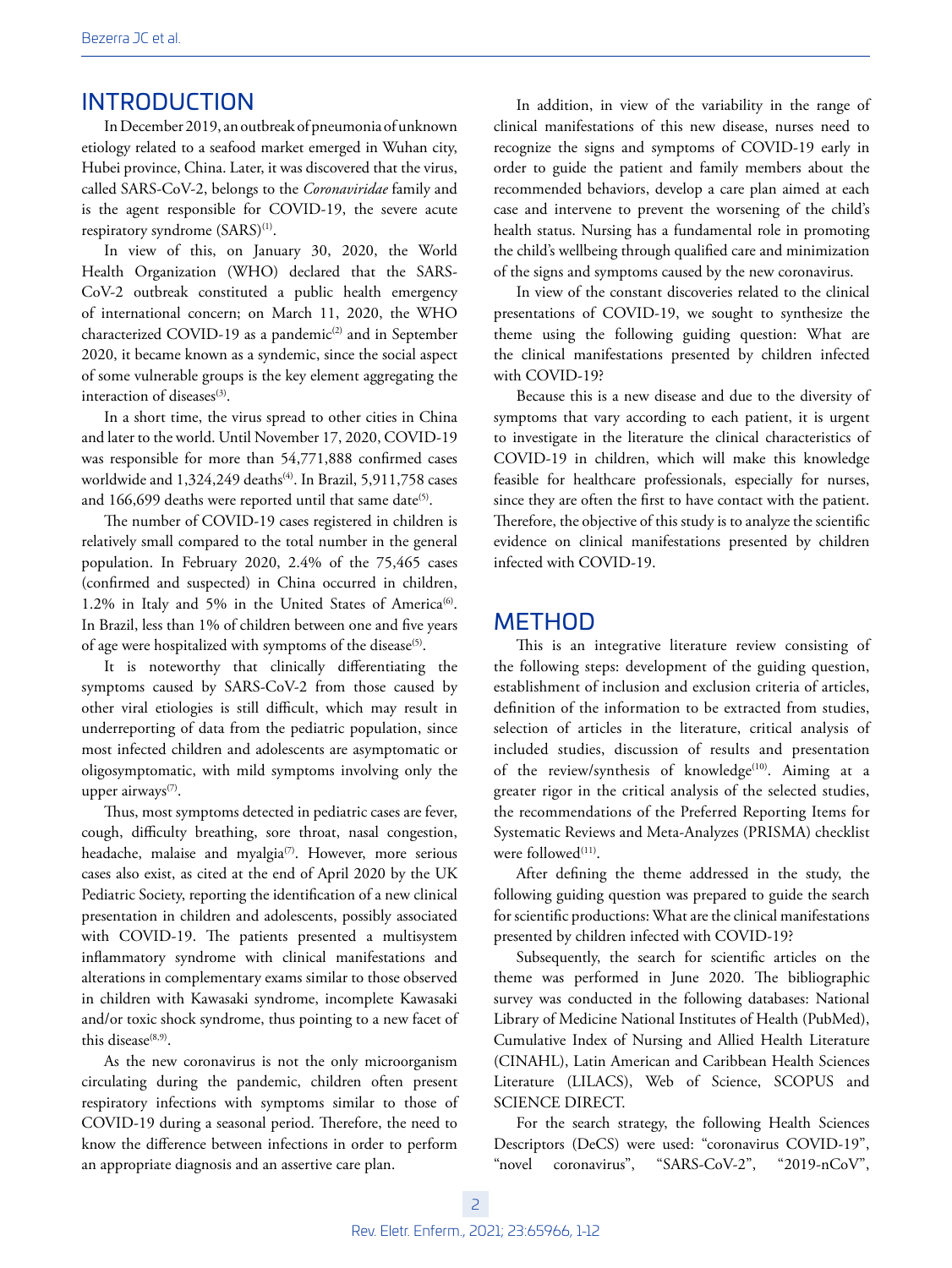"coronavirus disease 2019" and "COVID-19". The crossings were associated using the Boolean operator "OR".

The inclusion criteria adopted were productions in full, available for free, addressing the clinical characteristics of children infected with COVID-19 and published in the period from December 2019 to June 2020, the period of onset and spread of the disease. In addition, the following were excluded from the study: editorials, letters to the editor, annals of events, monographs, theses, dissertations, reports, as well as duplicated productions that did not answer the guiding question.

After the search and identification of scientific productions, the title and abstract of these works were read in order to analyze if they answered the guiding question of this study. The articles included after this initial reading were read in full and an exploratory reading was performed to ensure they met the requirements of the study.

After collection, the articles were organized according to the database, title, journal, year of publication, area of publication, type of publication, abstract, objective of the study, type of method, main results and outcome.

Figure 1 represents the flowchart based on PRISMA containing the steps for identification and selection of articles. Initially, 58,617 productions were found in the selected databases, of which 6,630 met the inclusion criteria. The title and abstract of the 6,630 pre-selected articles were read, 6,255 were excluded for not answering the guiding question and 300 for being duplicated. Thus, 75 articles were read in full, 49 were excluded for not answering the guiding question and six for being editorials, totaling 55 excluded manuscripts. Therefore, 20 articles were included in the corpus of this review.

## RESULTS

Twenty articles were part of this review, which are described in Chart 1. Most studies were published in PubMed (n=15), in English (n=18) and all of them in medical journals (n=20). Regarding the years of publication, all studies were published in 2020 (n=20). As for the content of articles, we highlight the convergence of knowledge produced to the categories: "Mild or moderate



Figure 1. Flowchart of the steps of identification and selection of productions on the clinical characteristics presented by children infected with COVID-19. Brazil, 2020.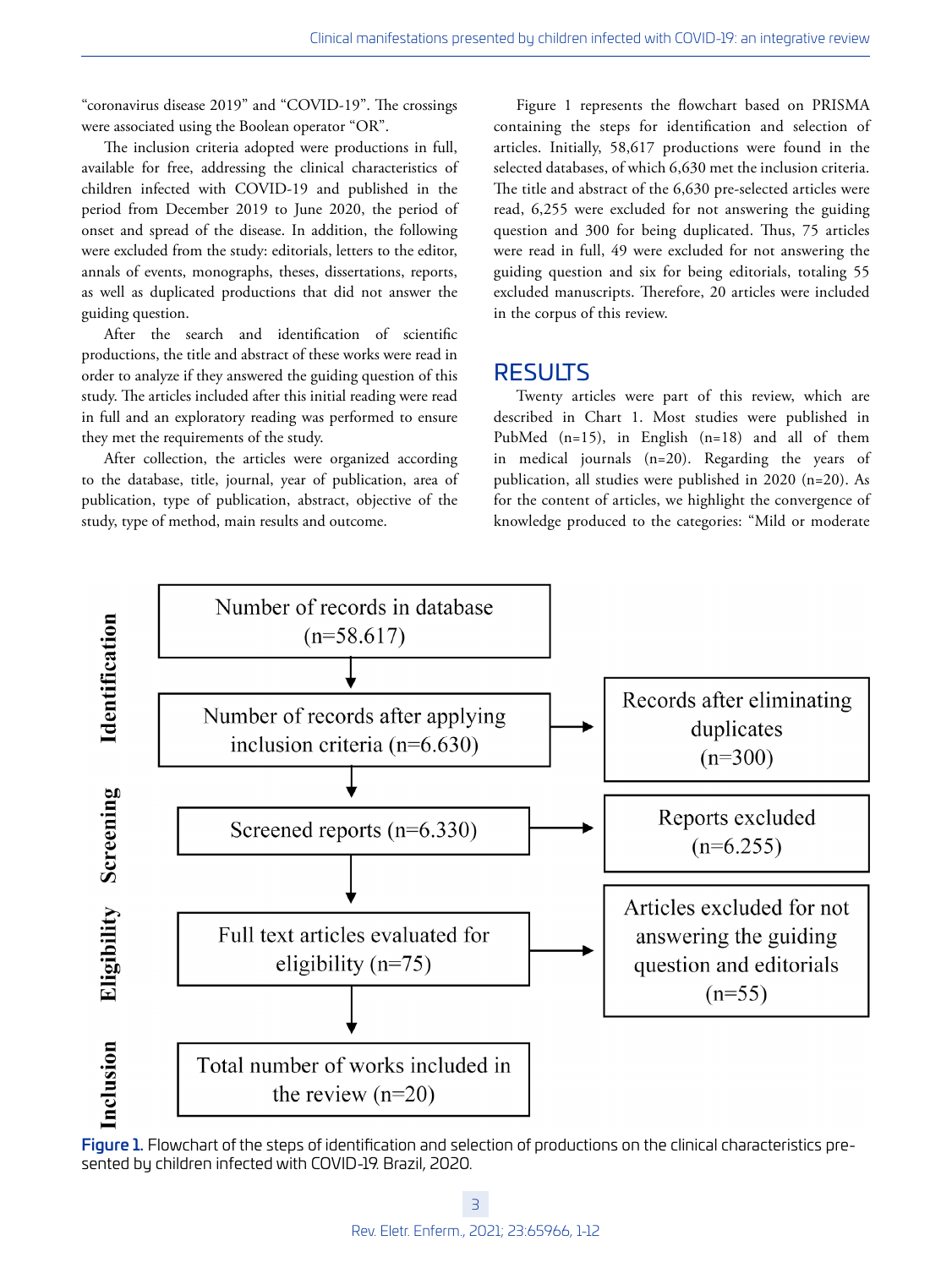Chart 1. Description of articles selected according to the title of manuscript, year, journal, type of study, objective, sample, age group, outcome and category. Brazil, 2020.

| <b>Manuscript title</b>                                                                                                                      | Year, Journal,<br><b>Type of study</b>                                                   | <b>Objective</b>                                                                                                             | Sample, Age<br>group                                        | <b>Outcome</b>                                                                                                                                                                | Category                                  |
|----------------------------------------------------------------------------------------------------------------------------------------------|------------------------------------------------------------------------------------------|------------------------------------------------------------------------------------------------------------------------------|-------------------------------------------------------------|-------------------------------------------------------------------------------------------------------------------------------------------------------------------------------|-------------------------------------------|
| Clinical features of<br>pediatric patients with<br>COVID-19: a report of two<br>family cluster cases.                                        | 2020, World<br>Journal of<br>Pediatrics,<br>Retrospective<br>study.                      | To help<br>pediatricians<br>with the early<br>recognition of<br>cases of children<br>infected with<br><b>COVID-19.</b>       | 02 patients<br>aged nine to<br>15 years.                    | The two children<br>confirmed had only<br>mild respiratory<br>or gastrointestinal<br>symptoms. Both had<br>normal chest CT images.                                            | Mild or<br>moderate<br>clinical features. |
| Clinical features of severe<br>pediatric patients with<br>coronavirus disease<br>2019 in Wuhan: a single<br>center's observational<br>study. | 2020, World<br>Journal of<br>Pediatrics,<br>Exploratory<br>study.                        | To describe the<br>clinical features<br>of critically ill<br>pediatric patients<br>with COVID-19.                            | 08 patients<br>aged 0 to 15<br>years.                       | Polypnea was the most<br>common symptom,<br>followed by fever and<br>cough. Common image<br>changes included<br>various patch-like<br>shadows and ground-<br>glass opacity.   | Mild or<br>moderate<br>clinical features. |
| First pediatric case of<br>coronavirus disease 2019<br>in Korea.                                                                             | 2020, Journal<br>of Korean<br>Medicine<br>Science, Case<br>study.                        | To report the first<br>pediatric case of<br>Covid-19 in Korea.                                                               | 01 patient, 10<br>years old.                                | The only symptoms<br>of the child were low-<br>grade fever and a small<br>amount of sputum.<br>Chest CT showed mild<br>pneumonia.                                             | Mild or<br>moderate<br>clinical features. |
| Characteristics of pediatric<br>SARS-CoV-2 infection<br>and potential evidence<br>for persistent fecal viral<br>shedding.                    | 2020, Nature<br>Medicine,<br>Epidemiological<br>study.                                   | To report the<br>epidemiological<br>and clinical<br>characteristics<br>of ten children<br>infected with<br>SARS-CoV-2.       | 10 patients<br>aged between<br>two months<br>and 15 years.  | The ten pediatric<br>patients had mild<br>symptoms. None of<br>the patients showed<br>clear clinical signs<br>or chest radiological<br>findings consistent with<br>pneumonia. | Mild or<br>moderate<br>clinical features. |
| Chest computed<br>tomography in children<br>with COVID-19 respiratory<br>infection.                                                          | 2020, Pediatric<br>Radiology,<br>Exploratory<br>study.                                   | To describe chest<br>CT findings in<br>children with<br>COVID-19.                                                            | 05 patients<br>aged between<br>ten months<br>and six years. | Three children had<br>abnormalities on the<br>first CT scan in the form<br>of irregular ground-<br>glass opacities.                                                           | Mild or<br>moderate<br>clinical features. |
| SARS-CoV-2 infection<br>in children:transmission<br>dynamics and clinical<br>characteristics.                                                | 2020, Journal<br>of the Formosan<br>Medical<br>Association,<br>Epidemiological<br>study. | To characterize<br>the transmission<br>dynamics<br>and clinical<br>characteristics of<br>children infected<br>with Covid-19. | 01 patient,<br>three months<br>old.                         | The patient had fever<br>for one day and a<br>chest CT with slightly<br>increased infiltration in<br>the lungs.                                                               | Mild or<br>moderate<br>clinical features. |
| Insight into COVID-2019<br>for pediatricians.                                                                                                | 2020, Pediatric<br>Pulmonology,<br>Case study.                                           | To discuss the<br>clinical features,<br>prevention and<br>control measures,                                                  | 02 patients,<br>both four<br>years old.                     | The conditions of<br>the two cases were<br>relatively mild, without<br>fever or pneumonia                                                                                     | Mild or<br>moderate<br>clinical features. |

Continue...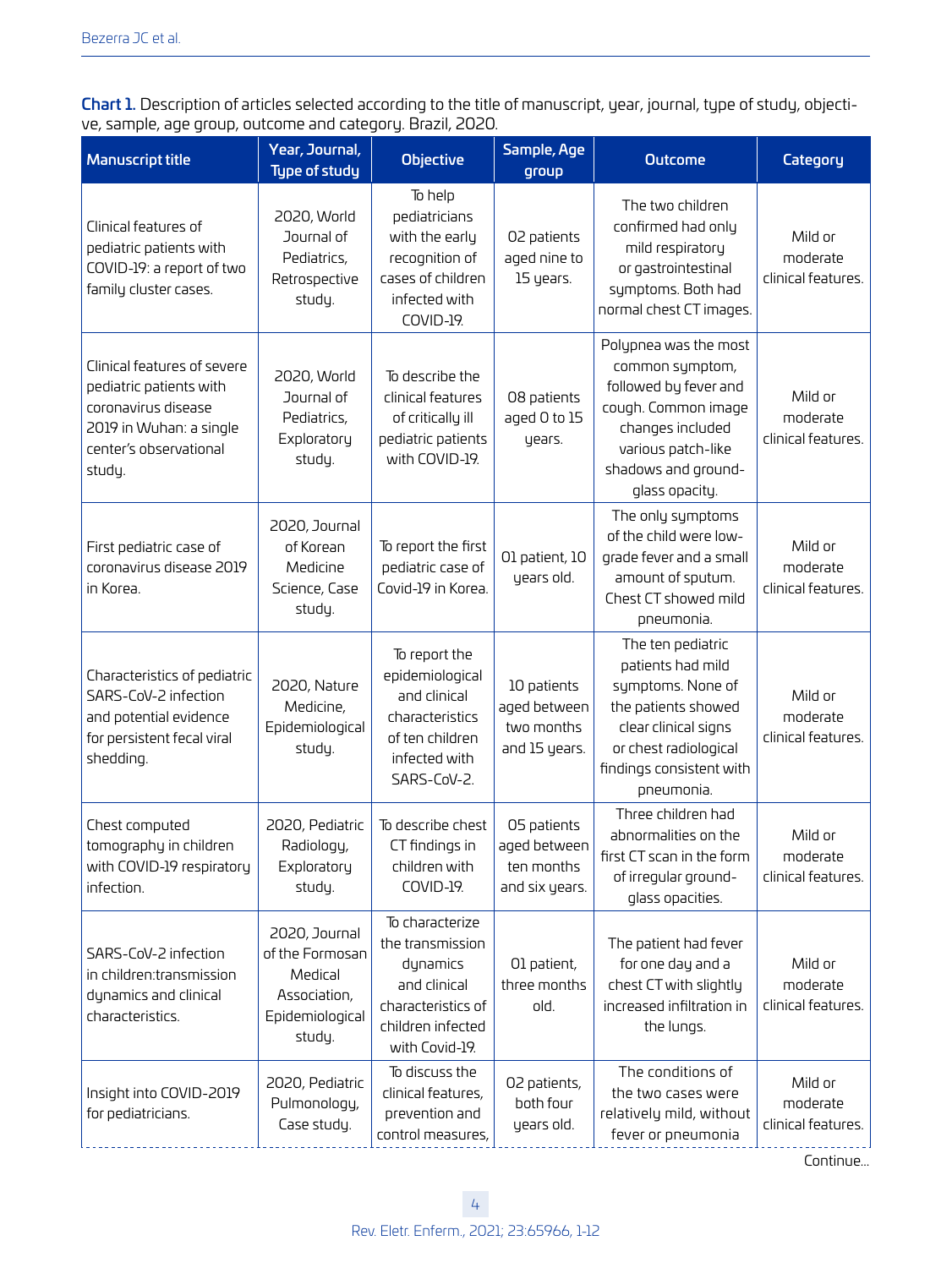| <b>Manuscript title</b>                                                                                                                                            | Year, Journal,<br><b>Type of study</b>                                    | <b>Objective</b>                                                                                                                                                                           | Sample, Age<br>group                                   | <b>Outcome</b>                                                                                                                                                                                   | Category                                  |
|--------------------------------------------------------------------------------------------------------------------------------------------------------------------|---------------------------------------------------------------------------|--------------------------------------------------------------------------------------------------------------------------------------------------------------------------------------------|--------------------------------------------------------|--------------------------------------------------------------------------------------------------------------------------------------------------------------------------------------------------|-------------------------------------------|
|                                                                                                                                                                    | 2020, Pediatric<br>Pulmonology,<br>Case study.                            | outcomes,<br>diagnosis and<br>treatment of<br>pediatric cases.                                                                                                                             |                                                        | and had a good<br>prognosis.                                                                                                                                                                     |                                           |
| Clinical and<br>epidemiological features<br>of 36 children with<br>coronavirus disease 2019<br>(COVID-19) in Zhejiang,<br>China: an observational<br>cohort study. | 2020, Lancet<br>Infectious<br>Diseases,<br>Retrospective<br>study.        | To describe the<br>epidemiological<br>and clinical<br>aspects of<br>pediatric patients<br>and provide<br>information for<br>the prevention<br>and treatment<br>of COVID-19 in<br>children. | 36 patients<br>aged 0 to 16<br>years.                  | Although fever,<br>dry cough and<br>mild pneumonia<br>are common<br>manifestations, almost<br>half of the patients do<br>not have symptoms and<br>radiological findings<br>that are not normal.  | Mild or<br>moderate<br>clinical features. |
| SARS-CoV-2 infection<br>with gastrointestinal<br>symptoms as the first<br>manifestation in a<br>neonate.                                                           | 2020, Chinese<br>Journal<br>Contemporany<br>Pediatrics, Case<br>study.    | To report cases<br>to improve<br>understanding<br>of SARS-CoV-2<br>infection in<br>neonates.                                                                                               | O1 patient<br>aged O years.                            | Symptoms in neonatal<br>cases may not be<br>typical. Gastrointestinal<br>symptoms such as<br>vomiting and diarrhea<br>can also be used as the<br>first manifestation of<br>SARS-CoV-2 infection. | Mild or<br>moderate<br>clinical features. |
| Twin girls infected with<br>SARS-CoV-2.                                                                                                                            | 2020, Chinese<br>Journal of<br>Contemporany<br>Pediatrics, Case<br>study. | To report the<br>diagnosis and<br>treatment of twin<br>girls diagnosed<br>with acute severe<br>respiratory<br>infection by<br>coronavirus.                                                 | 02 patients,<br>both one year<br>old.                  | Both girls had mild<br>symptoms and rapid<br>recovery, suggesting<br>that SARS-CoV-2<br>infection in children<br>may be mild and have a<br>good prognosis.                                       | Mild or<br>moderate<br>clinical features. |
| Images in practice: painful<br>cutaneous vasculitis in a<br>SARS-CoV-2 IgG-positive<br>child.                                                                      | 2020, Pain<br>Therapy, Case<br>study.                                     | To observe<br>pediatric patients<br>who tested<br>positive IgG for<br>SARS-CoV-2 with<br>skin lesions on<br>the feet.                                                                      | O1 patient<br>aged 11 years.                           | The patient had<br>erythematous chilblain-<br>like skin lesions on<br>her feet and several<br>ulcerative lesions with<br>dyschromia of the nails.                                                | Mild or<br>moderate<br>clinical features. |
| Pediatric coronavirus<br>disease 2019 (COVID-19):<br>an insight from west of<br>Iran.                                                                              | 2020, Northern<br>Clinics of<br>Istanbul,<br>Descriptive<br>study.        | To study<br>the clinical,<br>laboratory and<br>radiological<br>characteristics of<br>pediatric patients<br>infected with<br>SARS-CoV-2.                                                    | 30 patients,<br>aged between<br>$0$ and $15$<br>years. | The most common<br>symptoms were fever,<br>cough and dyspnea,<br>and the most common<br>sign was tachypnea.<br>Nineteen out of the 30<br>patients had ground-<br>glass opacities on CT.          | Mild or<br>moderate<br>clinical features. |

#### Quadro 1. Continuation.

Continue...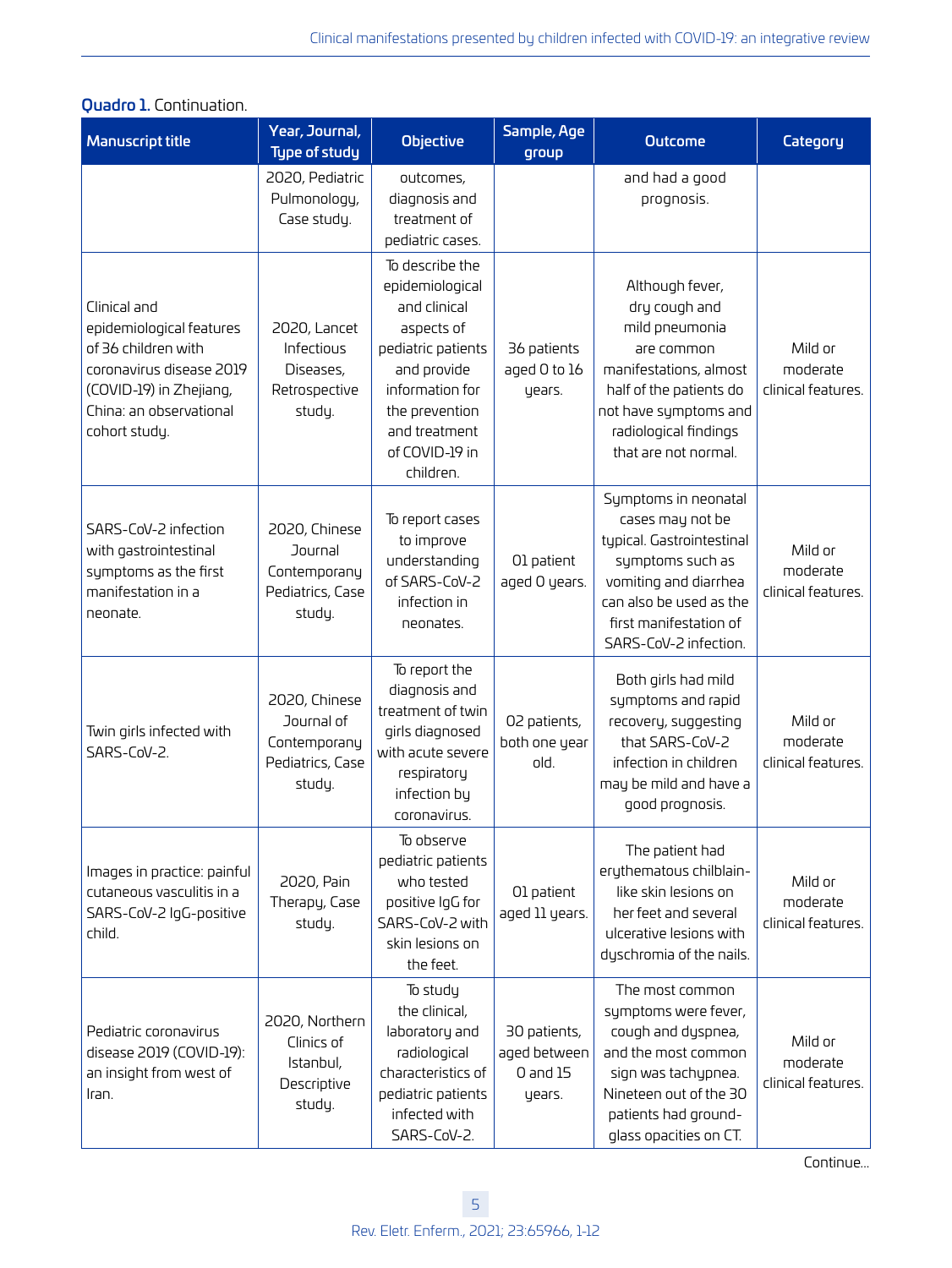# Quadro 1. Continuation.

| <b>Manuscript title</b>                                                                                                                                                                                           | Year, Journal,<br><b>Type of study</b>                                | <b>Objective</b>                                                                                                                                                                                                                       | Sample, Age<br>group                                 | <b>Outcome</b>                                                                                                                                                                                             | Category                                 |
|-------------------------------------------------------------------------------------------------------------------------------------------------------------------------------------------------------------------|-----------------------------------------------------------------------|----------------------------------------------------------------------------------------------------------------------------------------------------------------------------------------------------------------------------------------|------------------------------------------------------|------------------------------------------------------------------------------------------------------------------------------------------------------------------------------------------------------------|------------------------------------------|
| Cardiac MRI in Children<br>with Multisystem<br>Inflammatory Syndrome<br>with COVID-19.                                                                                                                            | 2020,<br>Radiology,<br>Retrospective<br>study.                        | To point out the<br>cardiac findings<br>in four children<br>and adolescents<br>with similar<br>characteristics<br>to multisystem<br>inflammatory<br>syndrome in<br>children and to<br>Kawasaki disease<br>associated with<br>COVID-19. | 08 patients<br>aged between<br>0 and six<br>years.   | The findings favor<br>post-infectious<br>myocarditis in children<br>and adolescents with<br>COVID-19.                                                                                                      | Multisystem<br>inflammatory<br>syndrome. |
| Features of COVID-19<br>post-infectious cytokine<br>release syndrome in<br>children presenting to the<br>emergency department.                                                                                    | 2020, American<br>Journal of<br>Emergency<br>Medicine, Case<br>study. | To describe the<br>characteristics<br>of the post-<br>infectious<br>cytokine release<br>syndrome<br>associated with<br>COVID-19 in<br>children.                                                                                        | 04 patients<br>aged between<br>five and 13<br>years. | Patients who present<br>with post-infectious<br>cytokine associated<br>with COVID-19 appear<br>to have prolonged fever<br>(five days or more)<br>and gastrointestinal<br>symptoms with or<br>without rash. | Multisystem<br>inflammatory<br>syndrome. |
| Kawasaki disease features<br>and myocarditis in a<br>patient with COVID-19.                                                                                                                                       | 2020, Pediatric<br>Cardiology,<br>Case study.                         | To describe the<br>characteristics of<br>Kawasaki disease<br>and myocarditis<br>in a patient with<br>COVID-19.                                                                                                                         | 01 patient,<br>aged ten<br>years.                    | The child had fever for<br>seven days, fatigue,<br>diarrhea, cough, rash and<br>conjunctivitis. Cardiac<br>examination revealed<br>tachycardia with no<br>murmur auscultated.                              | Multisystem<br>inflammatory<br>syndrome. |
| Paediatric Inflammatory<br>Multisystem Syndrome:<br>Temporally Associated<br>with SARS-CoV-2<br>(PIMS-TS): cardiac<br>features, management<br>and short-term outcomes<br>at a UK tertiary paediatric<br>hospital. | 2020, Pediatric<br>Cardiology,<br>Retrospective<br>study.             | To describe<br>cardiac<br>manifestations,<br>management and<br>initial results for<br>children admitted<br>to Children's<br>Hospital in<br>Birmingham.                                                                                 | 15 patients<br>aged six to 11<br>years.              | All patients were<br>discharged alive. The<br>entire cohort with<br>multisystem syndrome<br>temporally associated<br>with SARS-CoV-2 had<br>cardiac problems.                                              | Multisystem<br>inflammatory<br>syndrome. |
| An outbreak of severe<br>Kawasaki-like disease at<br>the Italian epicentre of the<br>SARS-CoV-2 epidemic:<br>an observational cohort<br>study.                                                                    | 2020, Lancet,<br>Retrospective<br>study.                              | To assess the<br>incidence and<br>characteristics<br>of patients with<br>Kawasaki-like<br>disease diagnosed<br>during the SARS-<br>CoV-2 epidemic.                                                                                     | 30 patients<br>aged 0 to 7<br>years.                 | Five patients were<br>diagnosed with<br>incomplete Kawasaki<br>disease, two patients<br>had bulbar non-<br>exudative conjunctivitis;<br>and polymorphic rash.<br>One patient had only                      | Multisystem<br>inflammatory<br>syndrome. |

Continue...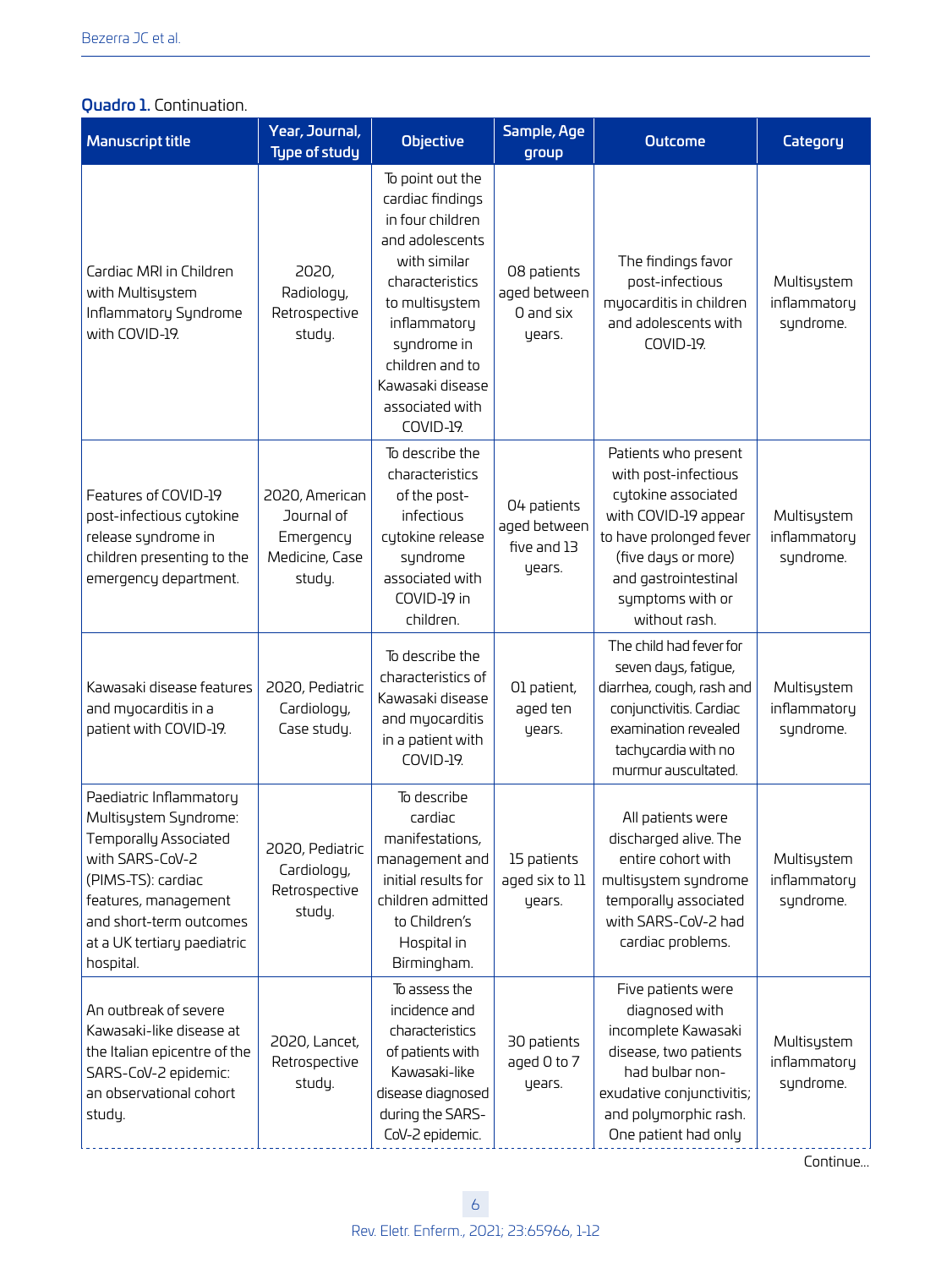| <b>Manuscript title</b>                                                                                                                                                                                   | Year, Journal,<br><b>Type of study</b>                                             | <b>Objective</b>                                                                                                                                | Sample, Age<br>group                  | <b>Outcome</b>                                                                                                                                                                                              | Category                                 |
|-----------------------------------------------------------------------------------------------------------------------------------------------------------------------------------------------------------|------------------------------------------------------------------------------------|-------------------------------------------------------------------------------------------------------------------------------------------------|---------------------------------------|-------------------------------------------------------------------------------------------------------------------------------------------------------------------------------------------------------------|------------------------------------------|
|                                                                                                                                                                                                           |                                                                                    |                                                                                                                                                 |                                       | bulbar non-exudative<br>conjunctivitis and a<br>polymorphic rash.                                                                                                                                           |                                          |
| Toxic shock-like<br>syndrome and COVID-19:<br>multisysteminflammatory<br>syndrome in children<br>$(MIS-C).$                                                                                               | 2020, American<br>Journal of<br>Emergency<br>Medicine, Case<br>study.              | To describe a case<br>of multisystem<br>inflammatory<br>syndrome in a<br>child.                                                                 | 01 patient<br>aged 11 years.          | Although the case<br>described has more<br>consistent features with<br>a toxic shock syndrome,<br>incomplete Kawasaki<br>disease cannot be<br>excluded by the general<br>clinical picture.                  | Multisystem<br>inflammatory<br>syndrome. |
| Multisystem<br>Inflammatory Syndrome<br>in Children Associated<br>with Severe Acute<br>Respiratory Syndrome<br>Coronavirus 2 Infection<br>(MIS-C): A Multi-<br>institutional Study from<br>New York City. | 2020, The<br>Journal of<br>Pediatrics,<br>Retrospective<br>observational<br>study. | To evaluate<br>clinical features<br>and outcomes<br>of SARS-CoV-2<br>associated with<br>multisystem<br>inflammatory<br>syndrome in<br>children. | 15 patients<br>aged 0 to 13<br>years. | Critically ill children<br>with COVID-19-<br>associated multisystem<br>inflammatory syndrome<br>have a broader<br>spectrum of severity.                                                                     | Multisystem<br>inflammatory<br>syndrome. |
| Novel paediatric<br>presentation of COVID-19<br>with ARDS and cytokine<br>storm syndrome without<br>respiratory symptoms.                                                                                 | 2020, Lancet<br>Rheumatology,<br>Case study.                                       | To report the case<br>of a 14-year-old<br>teenager with<br>cytokine storm<br>syndrome and<br>ARDS.                                              | 01 patient<br>aged 14<br>years.       | Patient presented fever,<br>abdominal pain, nausea<br>and vomiting, but no<br>respiratory symptoms.<br>Within 24 hours of<br>admission, the patient<br>developed dyspnea,<br>cough, and need for<br>oxygen. | Multisystem<br>inflammatory<br>syndrome. |

#### **Quadro 1.** Continuation.

clinical features" and "COVID-19 associated multisystem inflammatory syndrome".

For a better understanding, Chart 1 presents the information of the selected articles regarding the title of manuscript, year, journal, type of study, objective, sample, age, outcome and category.

Among the studies comprising this review, some included patients over the age of 16 as young children. Note that sujects under 16 were considered as children, according to the sole paragraph of the National Policy for Comprehensive Child Health Care. This addresses that for the purposes of pediatric care in the Brazilian SUS, the National Policy for Comprehensive Child Health Care will include children and adolescents up to the age of 15 years, that is, from zero until turning 16 or 192 months $(12)$ .

Thus, the articles were analyzed, and the number of patients who fell into the age range mentioned above was listed.

# **DISCUSSION**

Currently, information of children infected with COVID-19 demonstrates the lack of a clear consensus on the clinical characteristics manifested by this group, as this population mostly presents the mild form of the disease, which is similar to that of a common  $\text{flu}^{(6)}$ . However, in recent months, severe forms of illness that differ from flu-like symptoms have been correlated with COVID-19. The categories presented below involve "Mild or moderate clinical features presented by children infected with COVID-19" and "COVID-19 associated multisystem inflammatory syndrome".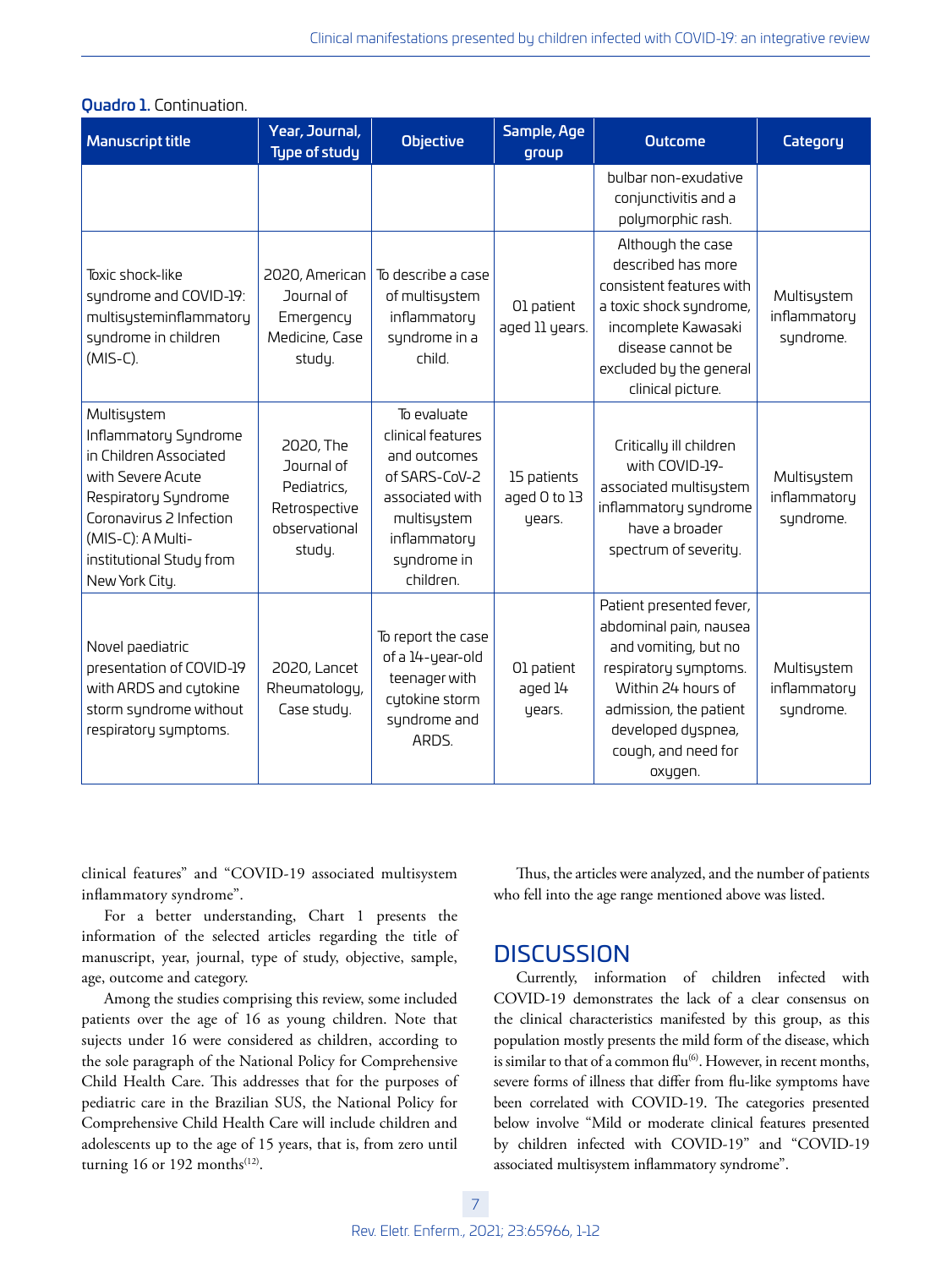### Category 1: Mild or moderate clinical features presented by children infected with COVID-19

The literature reports that at the beginning of the pandemic, contamination of the pediatric population occurred mainly through contact with adults who had previously traveled to cities considered to be the epicenter of the pandemic, such as Hubei province, China<sup>(1,13,14)</sup>. A study conducted in China showed that five out of eight children were infected due to close contacts with family members confirmed with COVID-19 who had traveled for work or pleasure to that city<sup>(15)</sup>. However, in a short time, the status of community transmission of the coronavirus was decreed, that is, when it is impossible to trace the first patient that originated the chains of infection.

The clinical picture of the disease can be considered mild, moderate, severe or critical. Thus, the disease can manifest from the involvement of upper airways in mild cases, pneumonia without complications and hypoxemia in moderate cases, severe pneumonia with respiratory distress in severe cases, and severe acute respiratory syndrome (SARS) with involvement of several organs representing risk of death in critical cases $(16)$ .

A study on clinical manifestations of COVID-19 in children found that of the 1,124 cases of the studies included, the most prevalent symptom was fever, followed by cough and nasal symptoms (runny nose and nasal congestion). Furthermore, about half of children were asymptomatic or had mild cases $(17)$ .

In short, the most prevalent symptoms presented by children were mild such as fever, cough, runny nose, headache, nausea, vomiting and diarrhea<sup> $(1,2,13-18)$ </sup>. It is noteworthy that the lower airway is the main target of SARS-CoV-2, although the studies available so far show this involvement seems to be uncommon in children $(14,19)$ .

This may be a result of the greater innate immunity to respiratory tract infection in children than in adults, as in this population, the adaptive immune response is superior and the protein that binds to the angiotensin-converting enzyme is less mature in younger people, what makes such a connection difficult. Thus, children's ability to trigger an acute inflammatory response to SARS-CoV-2 is weak, which may also contribute to a better outcome. However, such particularities do not eliminate the possibility of serious cases and even death, especially in children with comorbidities<sup>(6,20)</sup>.

Given the clinical spectrum of the disease caused by the new coronavirus in children, it is necessary to be aware of fever, a frequent symptomatology that is usually high and prolonged. Thus, the recognition of this symptom helps in the timely and appropriate management during the care of children with suspicion or confirmation of COVID-19<sup>(16)</sup>.

Among the most common manifestations observed, in addition to fever, gastrointestinal symptoms have been frequently presented by children infected with COVID-19(1,13,18,21,22) and the concern about possible fecaloral transmission has increased considerably<sup>(13)</sup>. A study of ten children who tested positive for COVID-19 showed that eight children tested positive on rectal swabs, even after the nasopharyngeal test was negative, suggesting that the gastrointestinal tract may release the virus and fecal-oral transmission may be possible $^{(13)}$ .

This finding suggests that the rectal swab test may be more useful than the nasopharyngeal swab test to judge the effectiveness of treatment and determine when the quarantine ends, since the virus remains in the digestive system longer than in the respiratory tract<sup>(5,13,23)</sup>.

Dermatological diseases stand out among those being associated with COVID-19 and several studies point to the development of skin rashes in the pediatric population<sup>(20,24-26)</sup>. Among them, in a study, a ten-year-old child with erythematous, chilblain-like lesions on the feet associated with SARS-CoV-2 was identified. In the previous six weeks, the child did not present fever, cough, malaise or asthenia, complained of pain and mild to moderate itching that was treated with dermatological ointment and paracetamol<sup>(24)</sup>.

Given the diversity of clinical manifestations, another factor that has concerned researchers is intrauterine vertical transmission (mother-fetus), as there is no scientific evidence demonstrating its existence. The COVID-19 virus was not detected in breast milk either. Therefore, the main concern is that an infected mother can transmit the virus through respiratory droplets at the time of breastfeeding<sup>(6)</sup>.

A study conducted with a newborn showed that the first symptoms presented by the child infected with COVID-19 was refusal of breast milk on the 17<sup>th</sup> day after birth. At the same time, the number of bowel movements increased to four to five times a day and stool was relatively thin, with an average body temperature of 37.7°C. The child's mother manifested symptoms of the disease one day before delivery and tested positive along with the father $(18)$ .

Importantly, breastfeeding during maternal COVID-19 infection is not contraindicated by the Centers for Disease Control and Prevention and the Royal College of Obstetricians and Gynaecologists, but precautions must be taken to prevent the virus from spreading to the newborn, including hand washing before touching the baby and wearing a face mask. In the case of breast milk extraction, recommendations for cleaning the pumps after each use must be strictly observed $(27)$ .

## Category 2: COVID-19 associated multisystem inflammatory syndrome

Respiratory manifestations are mild most of the time, although severe manifestations of the disease have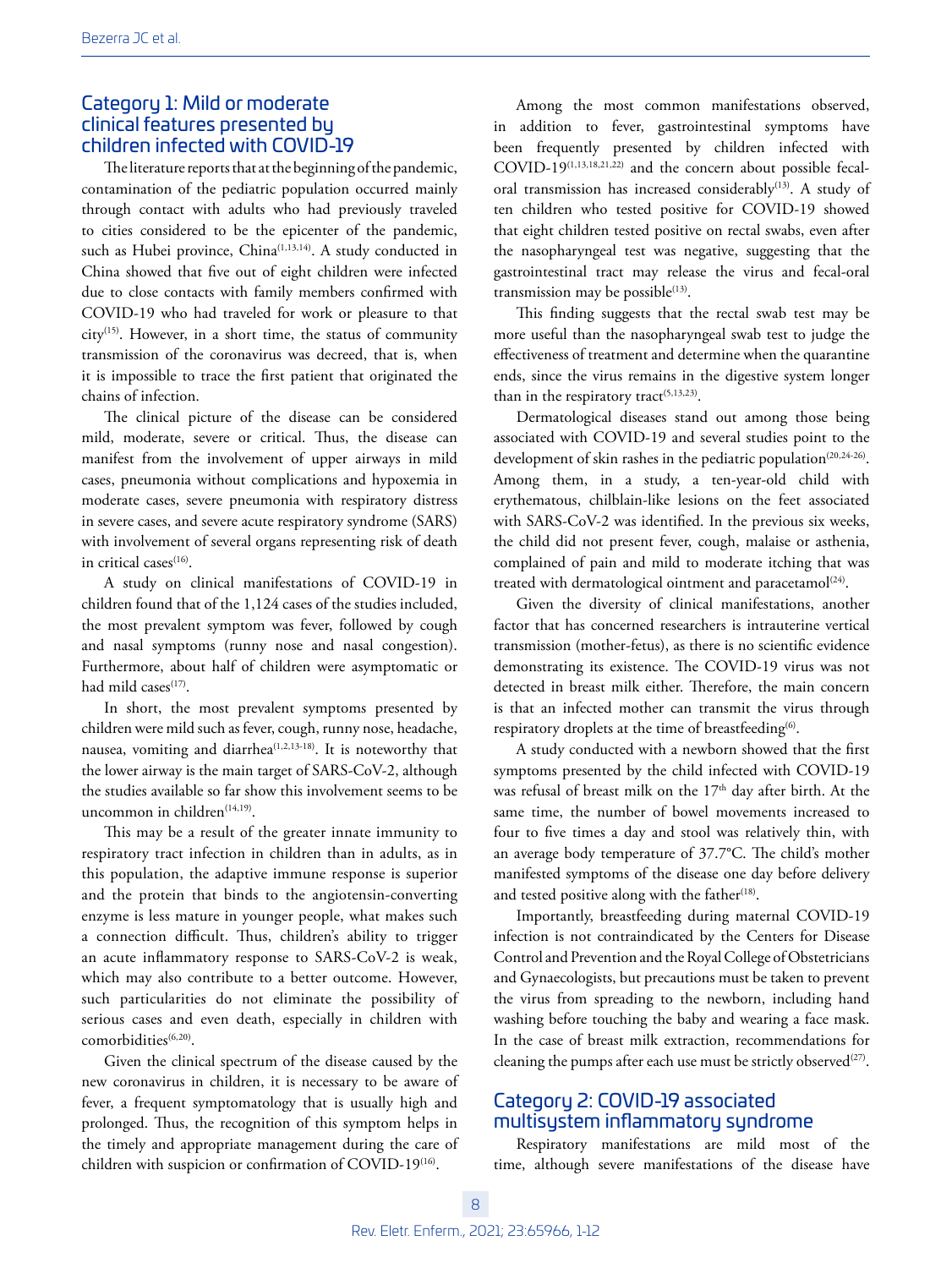been reported in recent months, as children had similar symptoms to those of the Kawasaki Disease (KD), and this new manifestation was classified by the Centers for Disease Control and Prevention (CDC) as "COVID-19 associated multisystem inflammatory syndrome"(2,9,20-25,28).

Furthermore, common respiratory viruses may be responsible for Kawasaki disease, especially enteroviruses, adenoviruses, rhinoviruses and coronaviruses<sup>(29)</sup>.

Kawasaki Disease is a self-limiting acute vasculitis with a specific predilection for the coronary arteries, which mainly affects children under five years of age $(2,30)$ . The diagnosis is based on the presence of persistent fever lasting five days or more, associated with exanthema, lymphadenopathy, conjunctival hyperemia and alterations in the mucosa and extremities<sup>(31)</sup>.

When all the diagnostic criteria for the clinical picture of the disease cannot be met, some patients are diagnosed as having atypical or incomplete KD. In these cases, the disease is characterized when patients have persistent fever together with two or three diagnostic criteria for classic KD. Therefore, laboratory evaluation and echocardiography are recommended to assess the existence of coronary alterations so that the diagnosis of incomplete KD can be established $(32,33)$ . In contrast to KD, there is the COVID-19 associated multisystem inflammatory syndrome, which, in turn, affects older children<sup>(25-30)</sup>. A pilot study of eight children developed in the United Kingdom showed they had persistent high fever (38–40°C), rashes of varied presentations, non-purulent conjunctivitis, edema of the hands and feet, severe abdominal pain, vomiting and diarrhea, symptoms suggestive of KD<sup>(34)</sup>.

These findings are corroborated by a study conducted in the United States, in which an 11-year-old girl presented a condition of lack of appetite, leg pain, high and persistent fever, skin rash on the trunk and palms and generalized abdominal pain<sup>(25)</sup>.

After the warning from the United Kingdom, other countries such as Spain, France and the United States began to identify the occurrence of cases of multisystem inflammatory syndrome in children and adolescents, probably associated to COVID-19. In the United States, more than 100 children hospitalized due to clinical manifestations and laboratory alterations compatible with complete Kawasaki syndrome, incomplete Kawasaki syndrome, and/or shock have been described. All of them had fever, more than half had rash, abdominal pain and diarrhea, and respiratory manifestations were rarely evidenced<sup>(35-37)</sup>.

It is known that SARS-CoV-2 replicates in respiratory and intestinal epithelial cells, resulting in tissue damage and excessive recruitment of innate and adaptive immune cells, which permeates a dysregulated hyperinflammatory response. Thus, cardiovascular symptoms should be observed given the similar manifestations to those of KD<sup>(9,28,38)</sup>, as well as skin

rash, diarrhea, vomiting and severe abdominal pain<sup>(26,30)</sup>. It is noteworthy that gastrointestinal symptoms are not characteristic of KD, which can facilitate the diagnosis of the disease.

Thus, it is possible to observe that the reason for children having a lower number of cases is that they remain at home for longer, making them less likely to contract the virus<sup>(19,39,40)</sup> and also because they have less indications to undergo SARS-CoV-2 testing, since most of the time, they present mild symptoms<sup>(6,40,41)</sup>.

Since this is a new disease, few studies have been developed so far in comparison with other themes or pathologies. Thus, we decided to include "case study" works given the relevance of their results to elucidate the research question.

# CONCLUSION

Most children were infected by their parents or close relatives and the clinical manifestations presented by the child population predominantly fit the mild or moderate forms of COVID-19, with a quick recovery. The main clinical manifestations presented by children infected with SARS-CoV-2 were fever, respiratory signs such as cough and dyspnea, gastrointestinal signs such as vomiting and diarrhea, and more recently, symptoms similar to KD, which was called COVID-19 associated multisystem inflammatory syndrome. However, health professionals must be alert to recognize these cases to enable appropriate and timely management during health care.

Although children are not the main focus of disease prevention, they are being directly affected by disease control measures through the closing of schools and reduced access to public spaces. Therefore, it is up to health professionals, especially the nursing staff by their important role of health educators, to guide parents on how to overcome this period of isolation with suggestions of activities for children, in addition to reinforcing guidelines and measures on how to prevent the infection with the virus.

It is noteworthy that there are still many doubts about the new coronavirus and that research on COVID-19 in the pediatric population is still scarce, requiring further studies to clarify the existing doubts. In addition, available data on the severity of COVID-19 in children with comorbidities are incipient, which limits the possibility of checking conditions at risk for further complications.

# **REFERENCES**

Park JY, Han MS, Park KU, Kim JY, Choi EH. First Pediatric Case of Coronavirus Disease 2019 in Korea. J Korean Med Sci [Internet]. 2020 [cited 2020 May 3];35(11):e124. Available from: [https://doi.](https://doi.org/10.3346/jkms.2020.35.e124) [org/10.3346/jkms.2020.35.e124](https://doi.org/10.3346/jkms.2020.35.e124).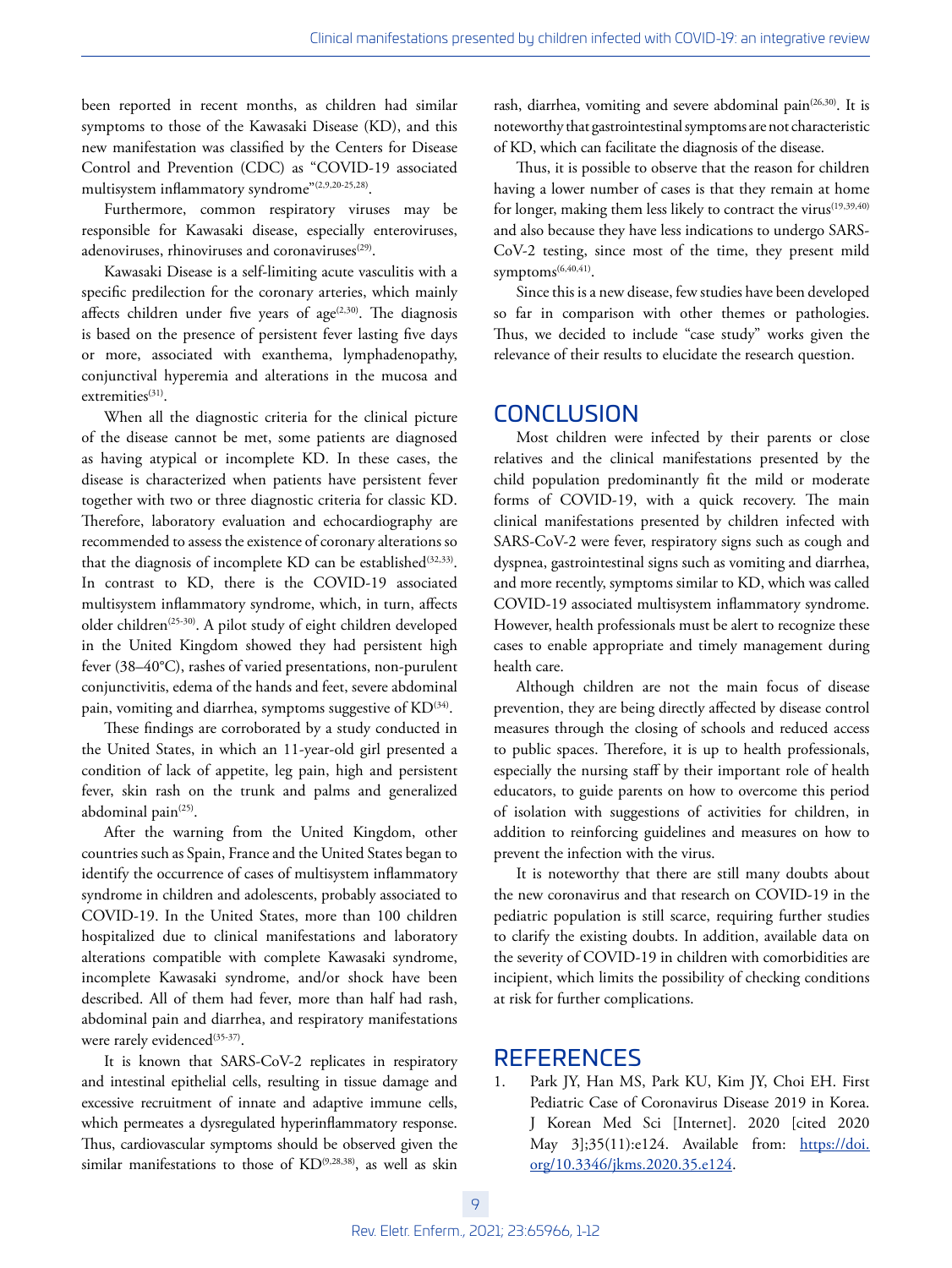- 2. Verdoni L, Mazza A, Gervasoni A, Martelli L, Ruggeri M, Ciuffreda M, et al. An outbreak of severe Kawasaki-like disease at the Italian epicentre of the SARS-CoV-2 epidemic: an observational cohort study. Lancet [Internet]. 2020 [cited 2020 May 13];395(10239):1771–8. Available from: [https://doi.](https://doi.org/10.1016/S0140-6736(20)31103-X) [org/10.1016/S0140-6736\(20\)31103-X](https://doi.org/10.1016/S0140-6736(20)31103-X).
- 3. Horton R. Offline: COVID-19 is not a pandemic. Lancet [Internet]. 2020 [cited 2020 Nov. 18];396(10255):874. Available from: [https://doi.org/10.1016/S0140-](https://doi.org/10.1016/S0140-6736(20)32000-6) [6736\(20\)32000-6](https://doi.org/10.1016/S0140-6736(20)32000-6).
- 4. Organização Pan-Americana de Saúde. Folha informativa sobre COVID-19. [Internet]. 2020 [cited 2020 Sept. 27]. Available from: [https://www.paho.org/](https://www.paho.org/pt/covid19) [pt/covid19.](https://www.paho.org/pt/covid19)
- 5. Brasil. Ministerio da Saúde (BR). Painel coronavírus [Internet]. 2020 [cited 2020 Sept. 27]. Available from: <https://covid.saude.gov.br/>.
- 6. Vilelas JMS. The new coronavirus and the risk to children's health. Rev Lat-Am Enfermagem [Internet]. 2020 [cited 2020 May 3];28:e3320. Available from: [http://dx.doi.org/10.1590/1518-8345.0000.3320.](http://dx.doi.org/10.1590/1518-8345.0000.3320)
- 7. Brasil. Ministério da Saúde (BR). Fluxo de Manejo Clínico Pediátrico na Atenção Especializada [Internet]. 2020 [cited 2020 May 3]. Available from: [https://www.](https://www.saude.ms.gov.br/wp-content/uploads/2020/03/Fluxo-de-manejo-clinico-pedi-trico.pdf) [saude.ms.gov.br/wp-content/uploads/2020/03/Fluxo](https://www.saude.ms.gov.br/wp-content/uploads/2020/03/Fluxo-de-manejo-clinico-pedi-trico.pdf)[de-manejo-clinico-pedi-trico.pdf.](https://www.saude.ms.gov.br/wp-content/uploads/2020/03/Fluxo-de-manejo-clinico-pedi-trico.pdf)
- 8. Mahase E. Covid-19: concerns grow over inflammatory syndrome emerging in children. BMJ [Internet]. 2020 [cited 2020 May 8];369:m1710. Available from: [https://doi.org/10.1136/bmj.m1710.](https://doi.org/10.1136/bmj.m1710)
- 9. Li Y, Guo F, Cao Y, Li L, Guo Y. Insight into COVID-2019 for pediatricians. Pediatr Pulmonol [Internet]. 2020 [cited 2020 May 8];55(5):E1–E4. Available from: <https://doi.org/10.1002/ppul.24734>.
- 10. Souza MT, Silva MD, Carvalho R. Integrative review: what is it? How to do it? Einstein [Internet]. 2010 [cited 2020 June 3];8(1):102–6. Available from:  $\frac{\text{http://}}{\text{http://}}$  $\frac{\text{http://}}{\text{http://}}$  $\frac{\text{http://}}{\text{http://}}$ [dx.doi.org/10.1590/s1679-45082010rw1134.](http://dx.doi.org/10.1590/s1679-45082010rw1134)
- 11. Moher D, Liberati A, Tetzlaff J, Altman DG. Preferred Reporting Items for Systematic Reviews and Meta-Analyses: The PRISMA Statement. PLoS Med. [Internet]. 2009 [cited 2020 June 3];6(7):e1000097. Available from: [https://www.ncbi.nlm.nih.gov/pmc/](https://www.ncbi.nlm.nih.gov/pmc/articles/PMC2707599/) [articles/PMC2707599/.](https://www.ncbi.nlm.nih.gov/pmc/articles/PMC2707599/)
- 12. Brasil. Ministério da Saúde (BR). Estatuto da Criança e do Adolescente. 3. ed. Brasília, DF: Editora do Ministério da Saúde [Internet]. 2008. [cited 2020 Nov 16]. Available from: [http://bvsms.saude.gov.br/bvs/](http://bvsms.saude.gov.br/bvs/publicacoes/estatuto_crianca_adolescente_3ed.pdf) [publicacoes/estatuto\\_crianca\\_adolescente\\_3ed.pdf](http://bvsms.saude.gov.br/bvs/publicacoes/estatuto_crianca_adolescente_3ed.pdf).
- 13. Xu Y, Li X, Zhu B, Liang H, Fang C, Gong Y, et al. Characteristics of pediatric SARS-CoV-2 infection and

potential evidence for persistent fecal viral shedding. Nat Med [Internet]. 2020 [cited 2020 June 4];26:502– 55. Available from: [https://doi.org/10.1038/s41591-](https://doi.org/10.1038/s41591-020-0817-4) [020-0817-4](https://doi.org/10.1038/s41591-020-0817-4).

- 14. Soltani J, Sedighi I, Shalchi Z, Sami G, Moradveisi B, Nahidi S. Pediatric coronavirus disease 2019 (COVID-19): An insight from west of Iran. North Clin Istanb [Internet]. 2020 [cited 2020 June 17];7(3):284– 91. Available from: [https://doi.org/10.14744/](https://doi.org/10.14744/nci.2020.90277) [nci.2020.90277](https://doi.org/10.14744/nci.2020.90277).
- 15. Sun D, Li H, Lu X, Xiao H, Ren J, Zhang F, et al. Clinical features of severe pediatric patients with coronavirus disease 2019 in Wuhan: a single center's observational study. World J Pediatric [Internet]. 2020 [cited 2020 June 5];16:251-9 Available from:[https://](https://doi.org/10.1007/s12519-020-00354-4) [doi.org/10.1007/s12519-020-00354-4](https://doi.org/10.1007/s12519-020-00354-4).
- 16. Sociedade Brasileira de Pediatria (BR). Síndrome inflamatória multissistêmica em crianças e adolescentes provavelmente associada à COVID-19: uma apresentação aguda, grave e potencialmente fatal [Internet]. 2020 [cited 2020 Aug. 29]. Available from: https://www.sbp.com.br/fileadmin/user upload/22532d-NA\_Sindr\_Inflamat\_Multissistemica [associada\\_COVID19.pdf.](https://www.sbp.com.br/fileadmin/user_upload/22532d-NA_Sindr_Inflamat_Multissistemica_associada_COVID19.pdf)
- 17. Souza TH, Nadal JA, Nogueira RJN, Pereira RM, Brandão MB. Clinical manifestations of children with COVID-19: A systematic review. Pediatr Pulmonol [Internet]. 2020 [cited 2020 Aug. 29];55(8):1892–9. Available from: <https://doi.org/10.1002/ppul.24885>.
- 18. Wang J, Wang D, Chen GC, Tao XW, Zeng LK. SARS-CoV-2 infection with gastrointestinal symptoms as the first manifestation in a neonate. Chin J Contemp Pediatr [Internet]. 2020 [cited 2020 June 28];22(3):211-4. Available from: [https://doi.org/10.7499/j.issn.1008-](https://doi.org/10.7499/j.issn.1008-8830.2020.03.006) [8830.2020.03.006](https://doi.org/10.7499/j.issn.1008-8830.2020.03.006).
- 19. Lee PI, Hu YL, Chen PY, Huang YC, Hsueh PR. Are children less susceptible to COVID-19? J Microbiol Immunol Infect [Internet]. 2020 [cited 2020 June 20];53(3):371–2. Available from: [https://doi.](https://doi.org/10.1016/j.jmii.2020.02.011) [org/10.1016/j.jmii.2020.02.011](https://doi.org/10.1016/j.jmii.2020.02.011).
- 20. Waltuch T, Gill P, Zinns LE, Whitney R, Tokarski J, Tsung JW, et al. Features of COVID-19 post-infectious cytokine release syndrome in children presenting to the emergency department. Am J Emer Med [Internet]. 2020 [cited 2020 June 28];38(10):2246. e3-2246.e6. Available from: [https://doi.org/10.1016/j.](https://doi.org/10.1016/j.ajem.2020.05.058) [ajem.2020.05.058.](https://doi.org/10.1016/j.ajem.2020.05.058)
- 21. Zhang GX, Zhang AM, Huang L, Cheng LY, Liu ZX, Peng XL, et al. Twin girls infected with SARS-CoV-2. Chin J Contemp Pediatr [Internet]. 2020 [cited 2020 June 20];22(3):221-5. Available from: [https://doi.](https://doi.org/10.7499/j.issn.1008-8830.2020.03.008) [org/10.7499/j.issn.1008-8830.2020.03.008.](https://doi.org/10.7499/j.issn.1008-8830.2020.03.008)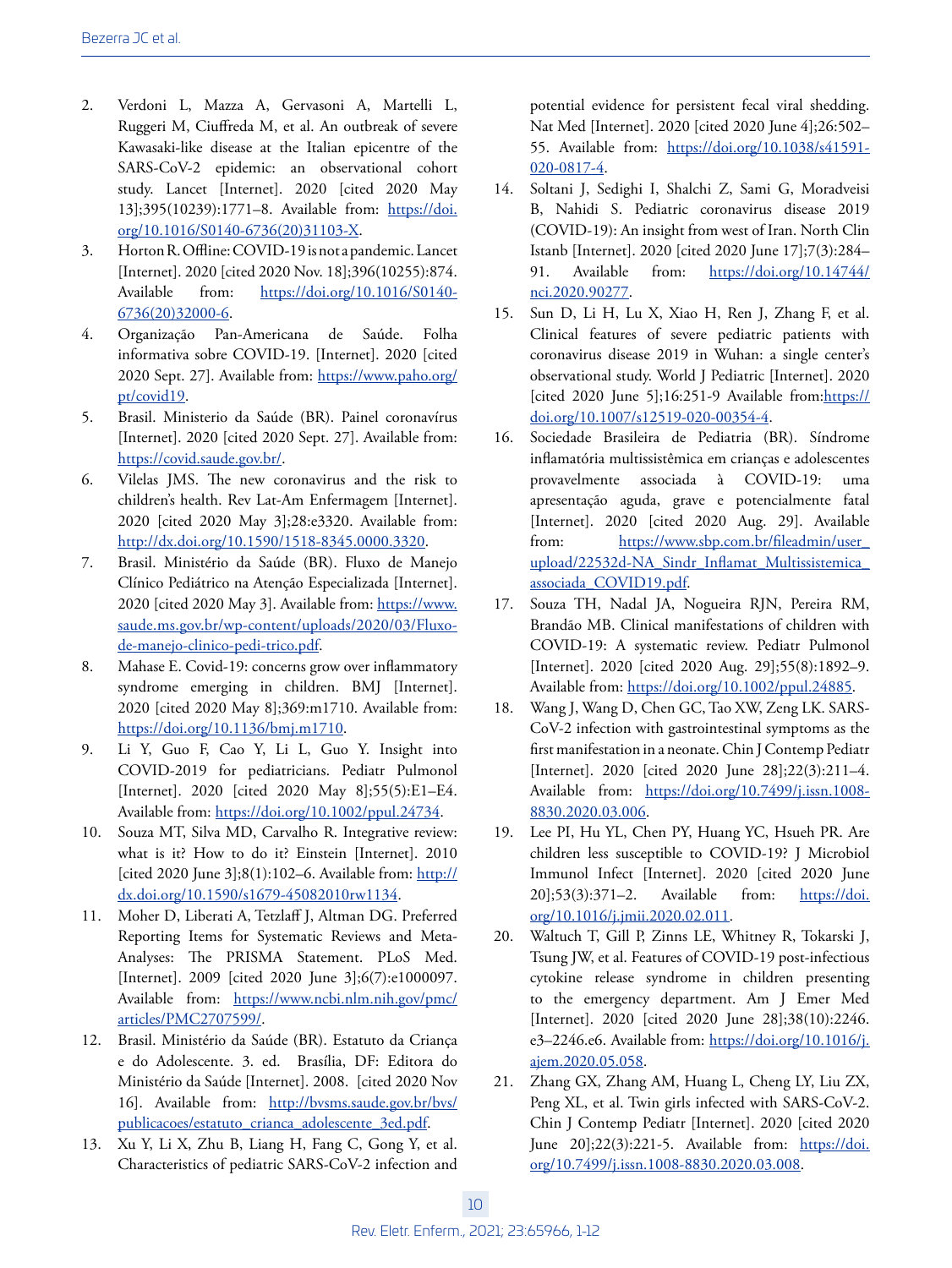- 22. Cao Q, Chen YC, Chen CL, Chiu CH. SARS-CoV-2 infection in children:Transmission dynamics and clinical characteristics. J Formos Med Assoc [Internet]. 2020 [cited 2020 June 20];119(3):670–3. [https://doi.](https://doi.org/10.1016/j.jfma.2020.02.009) [org/10.1016/j.jfma.2020.02.009](https://doi.org/10.1016/j.jfma.2020.02.009).
- 23. Su L, Ma X, Yu H, Zhang Z, Bian P, Han Y, et al. The different clinical characteristics of corona virus disease cases between children and their families in China – the character of children with COVID-19. Emerg Microbes Infect [Internet]. 2020 [cited 2020 June 17];9(1):707- 13. Available from: [https://doi.org/10.1080/22221751](https://doi.org/10.1080/22221751.2020.1744483) [.2020.1744483.](https://doi.org/10.1080/22221751.2020.1744483)
- 24. Pain CE, Felsenstein S, Cleary G, Mayell S, Conrad K, Harave S, et al. Novel paediatric presentation of COVID-19 with ARDS and cytokine storm syndrome without respiratory symptoms. Lancet Rheumathol [Internet]. 2020 [cited 2020 July 10];2(7):E376– E9. Available from: [https://doi.org/10.1016/S2665-](https://doi.org/10.1016/S2665-9913(20)30137-5) [9913\(20\)30137-5](https://doi.org/10.1016/S2665-9913(20)30137-5).
- 25. Greene AG, Saleh M, Roseman E, Sinert R. Toxic shock-like syndrome and COVID-19: multisysteminflammatory syndrome in children (MIS-C). Am J Emer Med [Internet]. 2020 [cited 2020 July 12];38(11):2492.e5–2492.e6. Available from: [https://doi.org/10.1016/j.ajem.2020.05.117.](https://doi.org/10.1016/j.ajem.2020.05.117)
- 26. Blondiaux E, Parisot P, Redheuil A, Tzaroukian L, Levy Y, Sileo C, et al. Cardiac MRI in Children with Multisystem Inflammatory Syndrome with COVID-19. Radiol [Internet]. 2020 [cited 2020 July 17];297(3):e283–e288. Available from: [https://doi.](https://doi.org/10.1148/radiol.2020202288) [org/10.1148/radiol.2020202288](https://doi.org/10.1148/radiol.2020202288).
- 27. Royal College of Obstetricians and Gynaecologists. Coronavirus (COVID-19) Infection in Pregnancy. Information for healthcare professionals [Internet]. 2020 [cited 2020 May 4]. Available from: [http://www.e](http://www.e-lactancia.org/media/papers/2020-04-03-coronavirus-covid-19-infection-in-pregnancy.pdf)[lactancia.org/media/papers/2020-04-03-coronavirus](http://www.e-lactancia.org/media/papers/2020-04-03-coronavirus-covid-19-infection-in-pregnancy.pdf)[covid-19-infection-in-pregnancy.pdf.](http://www.e-lactancia.org/media/papers/2020-04-03-coronavirus-covid-19-infection-in-pregnancy.pdf)
- 28. Kaushik S, Aydin SI, Derespina KR, Bansal PB, Kowalsky S, Trachtman R, et al. Multisystem Inflammatory Syndrome in Children Associated with Severe Acute Respiratory Syndrome Coronavirus 2 Infection (MIS-C): A Multi-institutional Study from New York City. J Pediatr [Internet]. 2020 [cited 2020 July 17];224:24-9. Available from: [https://doi.](https://doi.org/10.1016/j.jpeds.2020.06.045) [org/10.1016/j.jpeds.2020.06.045.](https://doi.org/10.1016/j.jpeds.2020.06.045)
- 29. Chang LY, Lu CY, Shao PL, Lee PI, Lin MT, Fan TY, et al. Viral infections associated with Kawasaki disease. J Formos Med Assoc [Internet]. 2014 [cited 2020 Aug. 30];113(3):148–54. Available from: [https://doi.](https://doi.org/10.1016/j.jfma.2013.12.008) [org/10.1016/j.jfma.2013.12.008](https://doi.org/10.1016/j.jfma.2013.12.008).
- 30. Papa A, Salzano AM, Di Dato MT, Varrassi G. Images in Practice: Painful Cutaneous Vasculitis in a SARS-Cov-2

IgG-Positive Child. Pain Ther [Internet]. 2020 [cited 2020 July 12]. Available from: [https://doi.org/10.1007/](https://doi.org/10.1007/s40122-020-00174-4) [s40122-020-00174-4](https://doi.org/10.1007/s40122-020-00174-4).

- 31. Newburger JW, Takahashi M, Gerber MA, Gewitz MH, Tani LY, Burns JC, et al. Diagnosis, treatment, and longterm management of Kawasaki Disease: a statement for health professionals from the committee on rheumatic fever, endocarditis and Kawasaki Disease, council on cardiovascular disease in the young, american heart association. Circulation [Internet]. 2004 [cited 2020 Aug. 30];110(17):2747-71. Available from: [https://](https://doi.org/10.1161/01.CIR.0000145143.19711.78) [doi.org/10.1161/01.CIR.0000145143.19711.78](https://doi.org/10.1161/01.CIR.0000145143.19711.78).
- 32. Rodrigues M, Oliveira JC, Carvalho F, Silva H, Moreira C, Granja S, et al. Doença de Kawasaki e complicações cardiovasculares em pediatria. NEC [Internet]. 2018 [cited 2020 Aug. 30];27(1):54–8. Available from: [http://](http://www.scielo.mec.pt/pdf/nas/v27n1/v27n1a10.pdf) [www.scielo.mec.pt/pdf/nas/v27n1/v27n1a10.pdf](http://www.scielo.mec.pt/pdf/nas/v27n1/v27n1a10.pdf).
- 33. Castro PA, Urbano LMF, Costa IMC. Doença de Kawasaki. An Bras Dermatol [Internet]. 2009 [cited 2020 Aug. 30];84(4):317–29. Available from: [https://](https://doi.org/10.1590/S0365-05962009000400002) [doi.org/10.1590/S0365-05962009000400002](https://doi.org/10.1590/S0365-05962009000400002).
- 34. Riphagen S, Gomez X, Gonzalez-Martinez C, Wilkinson N, Theocharis P. Hyperinflammatory shock in children during COVID-19 pandemic. Lancet [Internet]. 2020 [cited 2020 July 26];395(10237):1607–08. Available from: [https://doi.org/10.1016/S0140-6736\(20\)31094-1](https://doi.org/10.1016/S0140-6736(20)31094-1).
- 35. New York City Health Department. Childhood Inflammatory Disease Related to COVID-19 [Internet]. 2020 [cited 2020 Aug. 29]. Available from: [https://](https://coronavirus.health.ny.gov/childhood-inflammatory-disease-related-covid-19) [coronavirus.health.ny.gov/childhood-inflammatory](https://coronavirus.health.ny.gov/childhood-inflammatory-disease-related-covid-19)[disease-related-covid-19.](https://coronavirus.health.ny.gov/childhood-inflammatory-disease-related-covid-19)
- 36. New York City Health Department. 2020 Health Alert #13: Pediatric Multi-System Inflammatory Syndrome Potentially Associated with COVID-19 [Internet]. 2020 [cited 2020 Aug. 29]. Available from: [https://www1.nyc.gov/assets/doh/downloads/](https://www1.nyc.gov/assets/doh/downloads/pdf/han/alert/2020/covid-19-pediatric-multi-system-inflammatory-syndrome.pdf) [pdf/han/alert/2020/covid-19-pediatric-multi-system](https://www1.nyc.gov/assets/doh/downloads/pdf/han/alert/2020/covid-19-pediatric-multi-system-inflammatory-syndrome.pdf)[inflammatory-syndrome.pdf.](https://www1.nyc.gov/assets/doh/downloads/pdf/han/alert/2020/covid-19-pediatric-multi-system-inflammatory-syndrome.pdf)
- 37. Ramcharan T, Nolan O, Lai CY, Prabhu N, Krishnamurthy R, Ritcher AG, et al. Paediatric Inflammatory Multisystem Syndrome: Temporally Associated with SARS-CoV-2 (PIMS-TS): Cardiac Features, Management and Short-Term Outcomes at a UK Tertiary Paediatric Hospital. Pediatr Cardiol [Internet]. 2020 [cited 2020 July 29];41:1391-1401. Available from: [https://doi.](https://doi.org/10.1007/s00246-020-02391-2) [org/10.1007/s00246-020-02391-2](https://doi.org/10.1007/s00246-020-02391-2).
- 38. Chiu JS, Lahoud-Rahme M, Schaffer D, Cohen A, Samuels-Kalow M. Kawasaki Disease Features and Myocarditis in a Patient with COVID-19. Pediatr Cardiol [Internet]. 2020 [cited 2020 July 10]; 41: 1526–8. Available from: [https://doi.org/10.1007/](https://doi.org/10.1007/s00246-020-02393-0) [s00246-020-02393-0](https://doi.org/10.1007/s00246-020-02393-0).